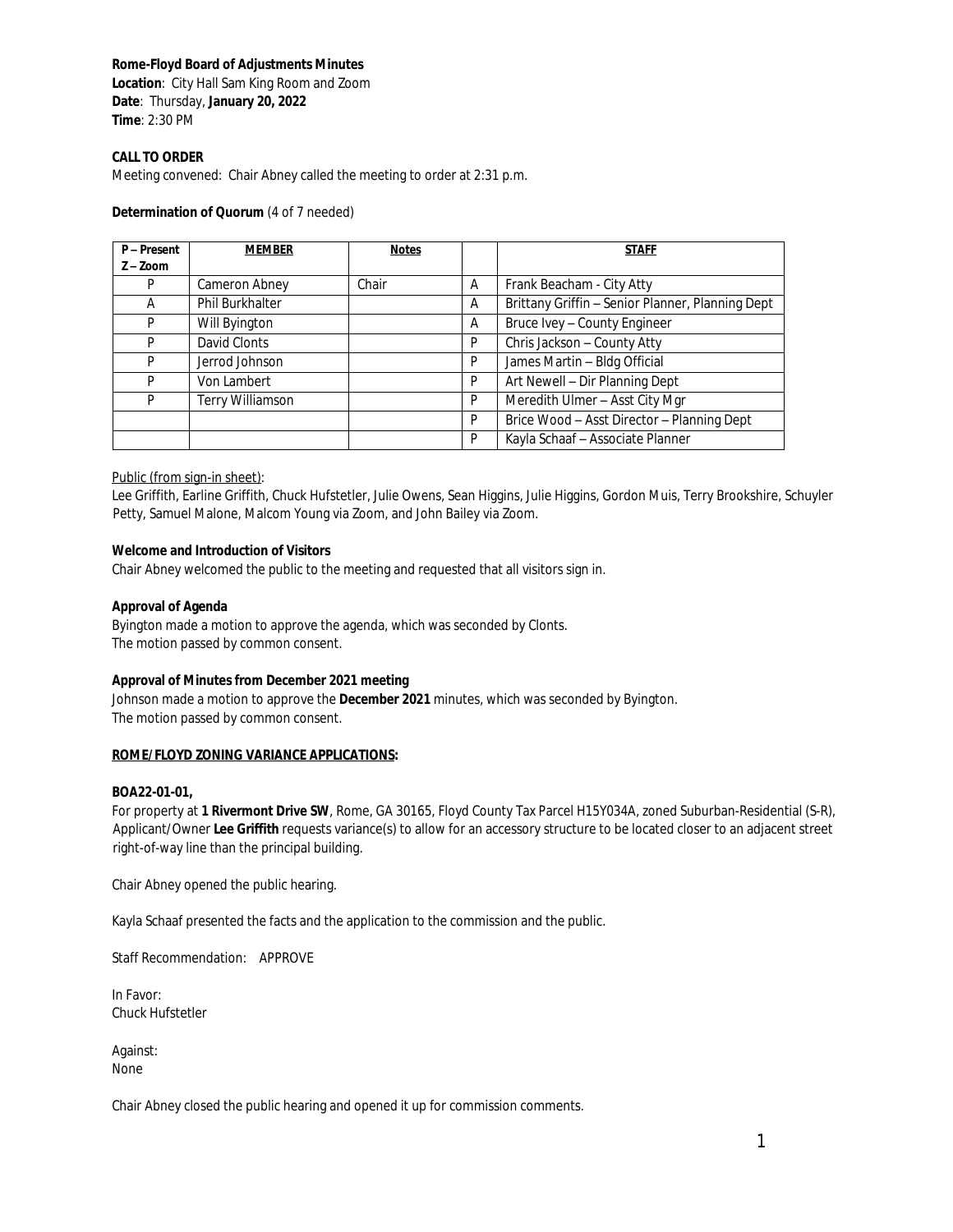Williamson made a motion to approve as submitted. Johnson seconded the motion. Motion carried.

APPROVED 6-0

| <b>MEMBER</b>            |  | <b>MEMBER</b>           |   | <b>MEMBER</b>           |
|--------------------------|--|-------------------------|---|-------------------------|
| $M$ - Motion $S-$ Second |  | $F$ – For $A$ - Against |   | <b>AB</b> – Abstained   |
| Cameron Abney            |  | Will Byington           |   | Von Lambert             |
| <b>Phil Burkhalter</b>   |  | David Clonts            | м | <b>Terry Williamson</b> |
|                          |  | Jerrod Johnson          |   |                         |

### **BOA22-01-03**,

For property at **879 Spider Webb Dr**., Floyd County Tax Parcel J13O057, zoned Community-Commercial, Applicant/Owner **Cobb V Realty/John Brown / S.E.Z. Inc/Soyebali Momin** requests variance(s) to reduce the required landscape strips from 20 feet to 4.5 feet, as well as remove the tree requirement. The applicant also requests a variance to reduce the drive aisle from 18 feet to 13 feet of the existing one-way drive aisle to allow for the possibility of 11-foot drive-thru queuing and a traffic aisle of 13 feet for a total of 24 feet wide.

Chair Abney opened the public hearing.

Kayla Schaaf presented the facts and the application to the commission and the public.

Staff Recommendation: APPROVE w/CONDITIONS

In Favor: Skylar Petty – Engineer on the project Brookshire – Engineer on the project.

Citizen Higgins had a question about the entrance question on Spider Webb Dr. Brookshire addressed traffic issue/traffic flow with ingress & egress. Petty rebutted- same entrance & exit will remain but they intend to have longer queuing lanes to prevent traffic congestion.

Chair Williamson closed the public hearing and opened it up for commission comments.

Clonts commented there should still be trees in the reduced landscape buffer. Newell addressed the traffic concern from citizens by checking with GDOT to see if any intersection improvements can be made at the five points intersection.

Johnson made a motion to approve with staff recommendations, except the retaining wall on the property, as requested by the applicant. Byington seconded the motion. Motion carried.

Approved 6-0,

| <b>MEMBER</b>                  |   | <b>MEMBER</b>           | <b>MEMBER</b>           |
|--------------------------------|---|-------------------------|-------------------------|
| <b>M</b> - Motion $S -$ Second |   | $F$ – For $A$ - Against | <b>AB</b> – Abstained   |
| Cameron Abney                  | a | Will Byington           | Von Lambert             |
| <b>Phil Burkhalter</b>         |   | David Clonts            | <b>Terry Williamson</b> |
|                                | м | Jerrod Johnson          |                         |

# **STAFF REPORTS & UPDATES:**

Newell gave ULDC update; staff is still reviewing & commenting on the first draft. Lambert mentioned the new code should consider a different landscape buffer for the City versus County.

#### **ADJOURNMENT:**